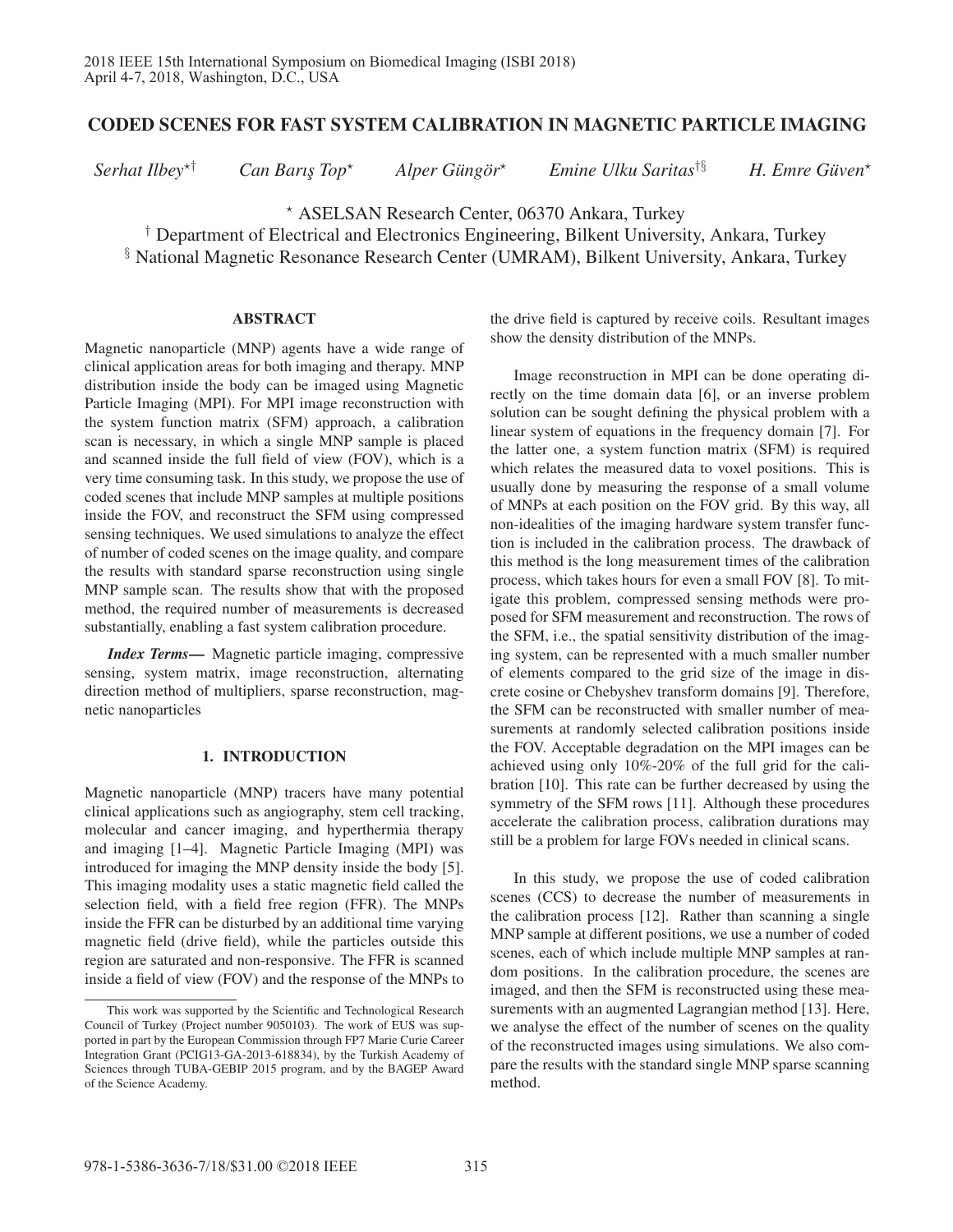

Fig. 1. Numerical phantom (left), Reconstruction result with fully sampled SFM (right)

#### 2. METHODS

### 2.1. MPI System Parameters

In order to generate the MPI signal, a two-dimensional (2D) forward model was simulated. The signal received from the MNPs was calculated using the equation below:

$$
u(t) = \int_{FOV} -\mu_0 p^R(r) \cdot \frac{\partial \overline{m}(r,t)}{\partial t} c(r) d^3r, \qquad (1)
$$

where c is the MNP distribution in the FOV,  $p<sup>R</sup>$  is the sensitivity of the receiver coils,  $\mu_0$  is the free space magnetic permeability,  $\overline{m}$  is the average of the magnetic moment of MNPs [14].

Magnetic field gradients were set as 3.75 T/m and 1.875 T/m in y and z directions, respectively. A 20 mm x 10 mm FOV was used with 80x40 pixels. MNPs were assumed to be monodisperse with 30 nm diameter. Amplitude and base frequency  $(f_b)$  of the drive field were set as 18 mT and 2.5 MHz, respectively. The field free point (FFP) moves on a Lissajous trajectory with  $f_b/96$  in the y direction and with  $f_b/99$  in the z direction [10]. The sampling frequency was 20 MS/s and the signal was filtered with an ideal bandpass filter which passes 30 kHz - 1 MHz band. The signal-to-noise ratio (SNR) of the signal was set to 20 dB using the *awgn* function of MATLAB.

The numerical phantom used in the simulations, and the reconstruction result with a fully sampled system calibration are presented in Fig. 1.

## 2.2. Standard Compressed Sensing of the System Function Matrix

In the standard method for sparse reconstruction of the SFM [10], a single point source is moved to random pixels for the calibration measurements. The SFM is reconstructed with iterative convex optimization methods using the information that the system functions are sparse in the discrete cosine transform (DCT) domain [9]. In this work, Alternating Direction Method of Multipliers (ADMM) was used as a convex optimization method due to its fast convergence rate and accuracy [13]. In order to reconstruct the SFM, the following problem is solved:

$$
\underset{\mathbf{A}}{\text{argmin}} \qquad \left\| \mathbf{D} \mathbf{A}^T \right\|_1
$$
\n
$$
\text{subject to} \quad \left\| \mathbf{A} \mathbf{M} - \mathbf{A}_s \right\|_2 < \epsilon_s,
$$
\n
$$
(2)
$$

where **A** is the SFM reconstructed with ADMM in DCT domain, **D** is the DCT matrix, **M** is the undersampling matrix or mask, and **A<sup>s</sup>** is the SFM obtained by measuring the single MNP sample at different random positions on the grid.

In this work, we define the term "acceleration" as the total number of pixels (N) divided by the number of measurements (e.g., five times acceleration means taking N/5 measurements for calibration). For the standard method, we used different masks corresponding to 1.25, 2, and 5 times acceleration rates as shown in Fig. 2a, 2b, and 2c, respectively.

For all the equations as above,  $\left\| \cdot \right\|_2$  represents *Frobenius* norm of a matrix,  $\left\| \cdot \right\|_{1,\overline{N}}$  represents sum of absolute value of matrix elements, and  $[\cdot]^T$  represents transform of a matrix.

### 2.3. Proposed Method for Fast System Calibration

The proposed method suggests the measurement of multiple coded scenes for calibration. The positions of the source points (i.e., the coding) are different for each scene, while the number of the source points are the same. This corresponds to sensing a linear combination of the columns of the original SFM. Using these measurements, SFM can be reconstructed using ADMM.

In order to reconstruct the SFM, the problem below is addressed:

$$
\underset{\mathbf{A}}{\text{argmin}} \qquad \left\| \mathbf{D} \mathbf{A}^T \right\|_1
$$
\n
$$
\text{subject to} \quad \left\| \mathbf{A} \mathbf{P} - \mathbf{A}_\mathbf{P} \right\|_2 < \epsilon_p,
$$
\n
$$
(3)
$$

where **P** is the binary scene coding, and  $A_p$  is the SFM sensed with **P**.

In this study, 40% of the pixels were filled with MNP samples at each scene. The rows of the **P** matrix represent these CCSs. An example of a CCS is given in Fig. 2d. The number of measured scenes used in this study corresponds to 10, 20, and 33 times acceleration rates.

Compared to single MNP sample calibration, the use of multiple samples in the scenes improves the conditioning of the compressed sensing problem and increases the signal strength superlinearly with addition of each MNP sample. Eventually, the SNR is much higher during the calibration process because of adding multiple sources. However, the probability of having a noncoherent information after some filling rate will decrease [12].

#### 2.4. Image Reconstruction

For image reconstruction using ADMM, a weighted sum of the total variation (TV) and the  $l_1$  norm of the reconstructed image was minimized. This is suitable for MPI images, as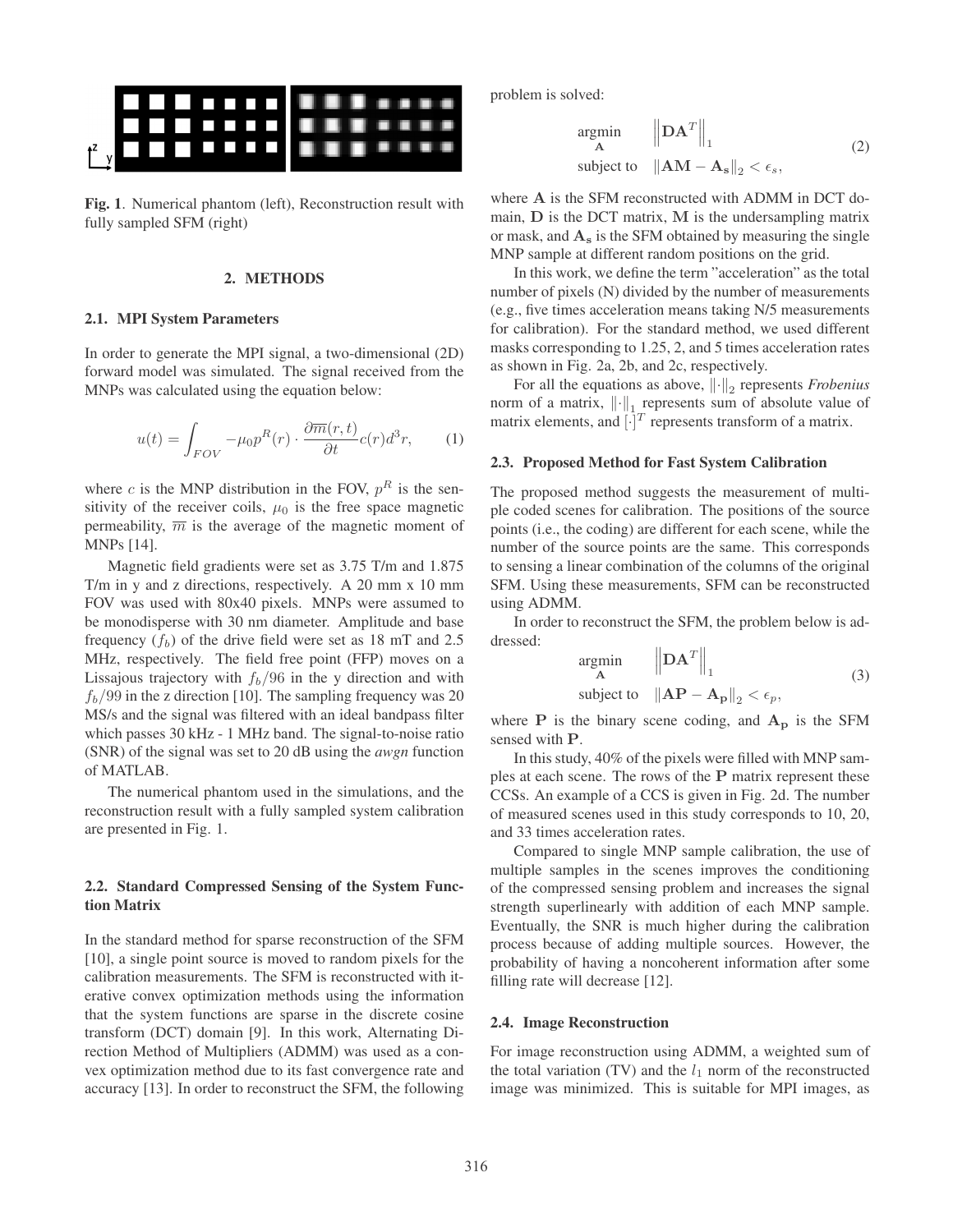

Fig. 2. Sampling masks for the case of using a single MNP sample for (a) 1.25, (b) 2, and (c) 5 times accelerations. The MNP sample is placed at one of the white pixel locations and scanned, and then moved to another white pixel location. (d) One of the coded scenes having 40% of the grid samples placed. Here, MNP samples are placed at all white pixel locations, at the same time. A different coded scene is used in the next step of calibration.

## Standard Method



Fig. 3. Image reconstruction results with different reconstructed SFMs accelerated 1.25, 2, and 5 times using the standard method, and with system matrices accelerated 10, 20, and 33 times using the proposed method. The proposed method of using coded scenes enables significantly higher accelerations rates.

they are typically sparse by nature [15] and they have blockwise contiguous features that motivate the use of total variation. In addition, a nonnegativity constraint is added to the problem definition as negative pixels are not expected in MPI images. The convex optimization problem was formulated as follows [13]:

$$
\underset{\mathbf{c}}{\text{argmin}} \qquad \alpha_{l_1} \|\mathbf{c}\|_1 + \alpha_{TV} \text{TV}(\mathbf{c})
$$
\n
$$
\text{subject to} \quad \|\mathbf{A}c - b\|_2 < \epsilon, \qquad , \qquad (4)
$$
\n
$$
c_i \ge 0, \ i = \{1, ..., N\}
$$

where b is the Fourier transform of the received signal, **c** is the desired 2D image,  $c$  is the vectorized representation of **c**, N is the number of pixels in the image ( $N = 3200$  for the examples in this work), and  $c_i$  is the  $i^{th}$  pixel of c. The weighting parameters  $\alpha_{l_1}$  and  $\alpha_{TV}$  are adjusted to attain the best images that are evaluated by visual inspection.

## 3. RESULTS

Images obtained with the SFMs reconstructed with different methods and acceleration rates are shown in Fig. 3. The acceleration rates are emphasized on the top-right corners of the reconstructed images.

With 10 times acceleration in system calibration using the proposed CCS method, we obtained a better result compared to 1.25 times acceleration using the standard method. A similar comment can be made by comparing the results of 20 and 33 times acceleration using the CCS method with the results of 2 and 5 times acceleration using the standard method.

Structural similarity index (SSIM) and Peak SNR (PSNR) of each image were calculated (Table 1). The ideal numeric phantom shown in Fig. 1 is used as the reference image.